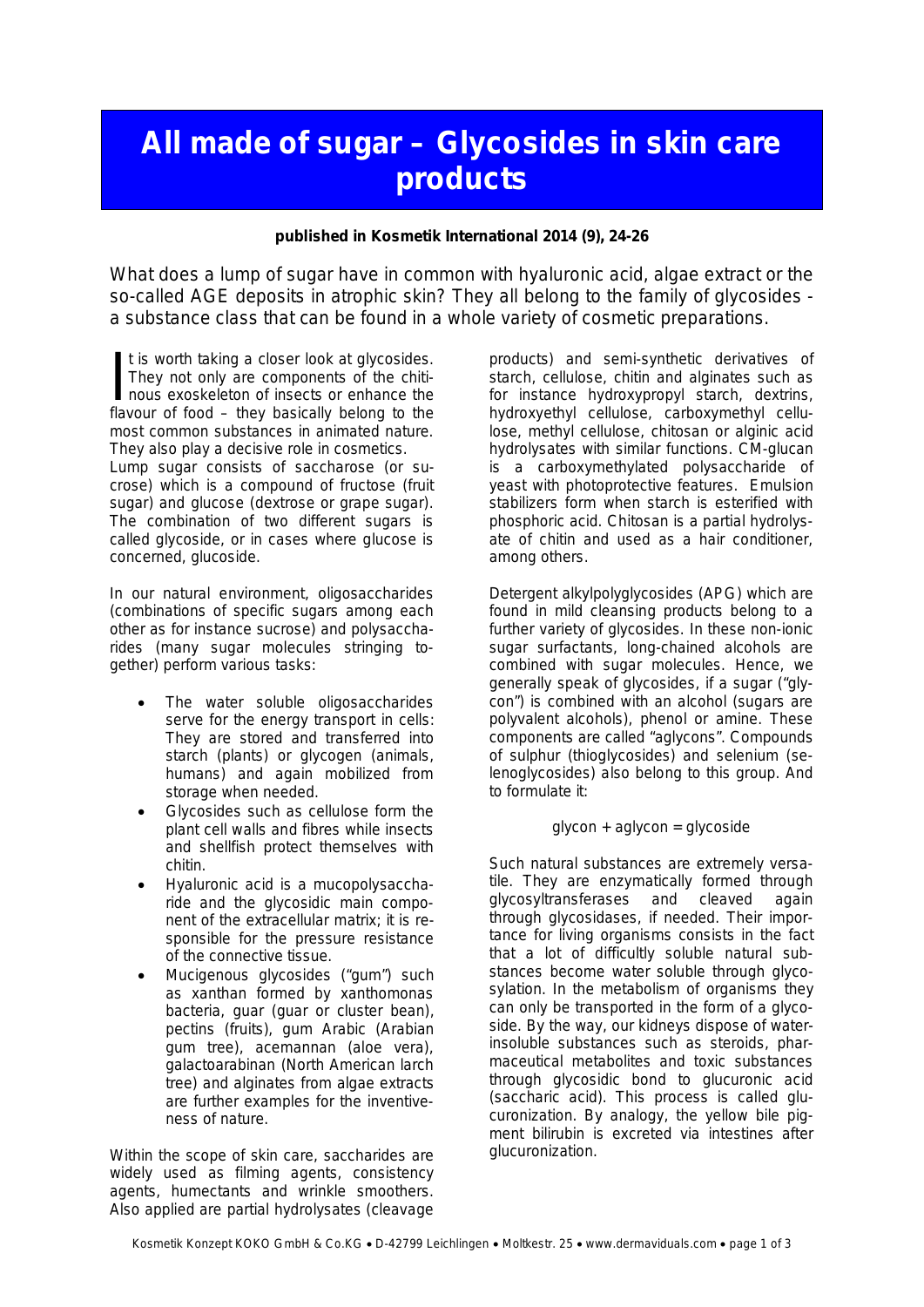## **Various natural substances**

In aqueous plant extracts a lot of cosmetic active agents are contained in the form of a glycoside. Here are some examples:

- · Arbutin does not only consist of a water soluble compound (glycon: glucose) but also contains the stabilized form of an oxidation sensitive substance (aglycon: hydroquinone). Arbutin is administered in the case of hyper pigmentations.
- Anthocyans are glycosidic vegetable dyes with an aglycon in the form of flavon-like, positively charged polyphenols such as cyanidin (E163b). Their colour depends on the pH level. They are used as food dyes (E 163x).
- · Flavonoids such as quercetin (glycoside: rutin) and hesperidin form water soluble glycosides with antioxidative, antimicrobial and partly vessel-stabilizing effects (rutin).
- Isoflavones ("phytohormones") have local estrogenic effects. The most significant isoflavones are daidzein (glycoside: daidzin) and genistein (glycoside: genistin); they occur in soy and red clover.
- · In the case of natural glycolipids, mono or oligosaccharides form glycosidic bonds (sphingoglycolipids, cerebrosides) with diglycerides of fatty acids (glyceroglycolipids) or ceramides. They are components of cell membranes. From the cosmetic point of view, glycolipids are valuable and rapidly biodegradable biosurfactants for cleansing preparations, similar to alkylpolyglycosides. An obstacle is the elaborate manufacturing process though.
- Salicin is a glucoside of willow bark extract. Salicin is formed from glucose and salicyl alcohol and has antimicrobial effects similar to salicylic acid. In the body salicin is metabolized into salicylic acid.
- Saponins are glycosides of steroids and triterpens. Glycyrrhizin of liquorice as a glycoside of glycyrrhetic acid belongs to this group. The saponin ruscin occurs in butcher's broom extract, steroidal saponins are also found in kigelia extracts (sausage tree). The above-mentioned but also further saponins stabilize the superficial capillary blood vessels and tighten the surrounding connective tissue similar to aescin (mixture of different saponins of chestnut). The extracts are used in

eye preparations as well as in products for the rosacea-prone skin, couperosis, edema, and for the care of the décolleté. Saponins also occur in the tightening horsetail extract.

By the way: Digitalisglycosides from foxgloves which are an effective cardiac also belong to the glycosides. The bitter and tangy principles of mustard, of horse radish or also wasabi belong to the mustard oil glycosides.

## **Glycoproteins & Co**

The following substances belong to the glycosides with amines:

- · Nucleosides such as adenosine, guanosine, cytidine and uridine. The sugar component here is ribose. Desoxy compounds result from desoxyribose.
- Nucleotides are the mono, di and triphosphates of nucleosides such as for instance AMP, ADP and ATP (adenosinmono-, -di- respectively -triphosphate) as well as analogous desoxy compounds).
- · Nucleic acids are composed of nucleotides. DNA (desoxyribonucleic acid) contains nucleotides with desoxyribose whereas RNA (ribonucleic acid) is formed with ribose.
- · Glycoproteins are enzymatically formed by proteins and sugars. The membrane proteins of cells, immunoglobulines (responsible for the immune response), interferons as well as the mucigenous mucins (occuring in mouth, stomach, intestines, nose or bronchial tubes) belong to this group. Glycolipoproteins are responsible for the different blood types.

Nucleosides, nucleotides and animal extracts with glycoproteins occasionally are used for skin care purposes. From today's point of view the benefits rather consist in sales promotion aspects though. Ribose nucleotides serve as flavour enhancers in food (E 6xx). Inosine monophosphate (E 630) for instance has a meatlike flavour.

## **Glycation**

The term glycation refers to a non-enzymatic reaction. During this uncontrolled reaction of the body, fructose, galactose or glucose and proteins will not only form glycosides but also condensation products analogous to the Maillard reaction. The products can also be coloured (melanoidins). The reaction products